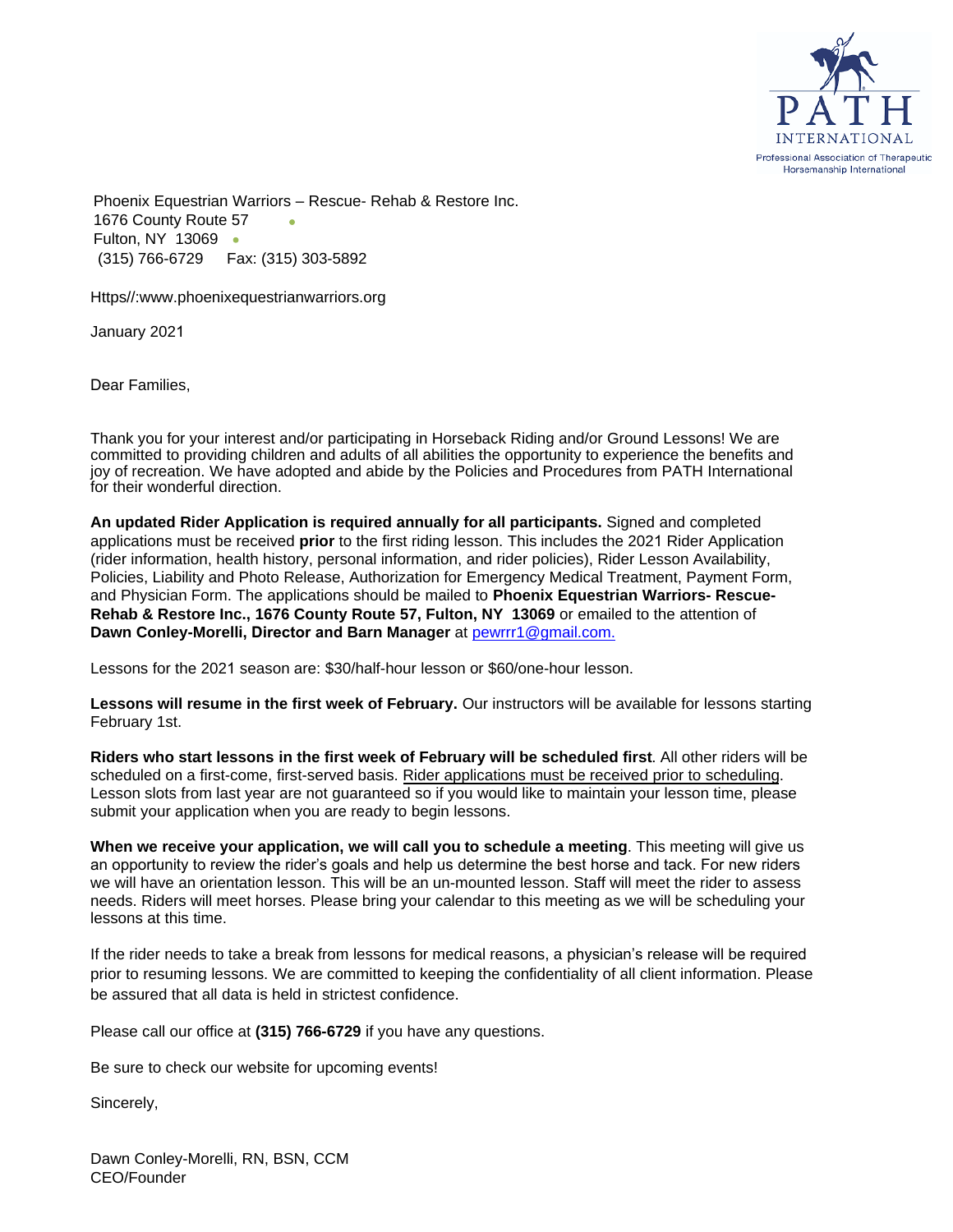## **202**1 **Programs**

## Horseback Riding - Ground Lessons - Equine Assisted Mental Health Therapies

### **ABOUT US**

#### **We began in 2016 with Hope and a Dream…**

We have been lucky to partner with a wonderful Stable that will assist and house our program until we are able to raise enough funds to build our own farm. We would like to thank Legacy Farm and Stable LLC for their help to provide children, adults and Veterans with Mental Health disabilities, access to year-round recreation and adventure. We believe that people of all ages and abilities should have the opportunity to experience the benefits and joy of recreation.

Phoenix Equestrian Warriors - Rescue - Rehab & Restore Inc., offers year-round recreation and adventure through horseback riding lessons, ground lessons, equine assisted mental health therapies, and inclusive camps.

It takes many hands and many hearts to make everything we do at PEWRRR possible. It is only through the active support of donors and volunteers that we are able to offer these programs. If you would like to make a donation in support of our work, please visit [https//:www.phoenixequestrianwarriors.org o](http://www.phoenixequestrianwarriors.org/)r contact Dawn Conley-Morelli, RN, BSN, CEO/Founder at 315-766-6729 o[rpewrrr1@gmail.com.](mailto:pewrrr1@gmail.com.)

PEWRRR is a 501 (C ) 3 non-profit organization dedicated to ensuring that every person, regardless of disability, has the power to make their own life choices and achieve their dreams. Every day, we're removing barriers, sustaining needs, strengthening skills, and enriching the lives of people with disabilities across Central New York. We currently offer 20+ programs including Care Management/Support Services and Medicaid Service.

#### Coordination, Education Advocacy, Employment Programs, Mental Health Services, and ARISE & Ski. For a full list of programs or to learn more, visit ariseinc.org. **LESSON DESCRIPTIONS**

**All of our lessons are offered at \$30/half-hour lesson, includes mounting and dismounting, or \$60/one-hour lesson.**

#### **Horseback Riding**

Our lessons are a blend of:

*Adaptive Riding Techniques*  which help riders learn how to ride independently by developing skills in steering, posting, trotting, etc.

*Therapeutic Riding Techniques* which help riders develop balance and fine motor control through reaching, weight-shifting, and motor planning.

*The weight limit for horseback riding lessons is 190 pounds.*

#### **Ground Lessons**

Ground lessons give participants an opportunity to develop confidence by learning how to handle and care for horses.

Students will learn the basics of grooming, tacking, handling, and walking horses.

*There is no weight limit for ground lessons.*

#### **Equine Assisted Mental Health Therapies**

Clients who can meet physical, cognitive, and psychological goals while making friends.

*There is no weight limit for EAMHT lessons.*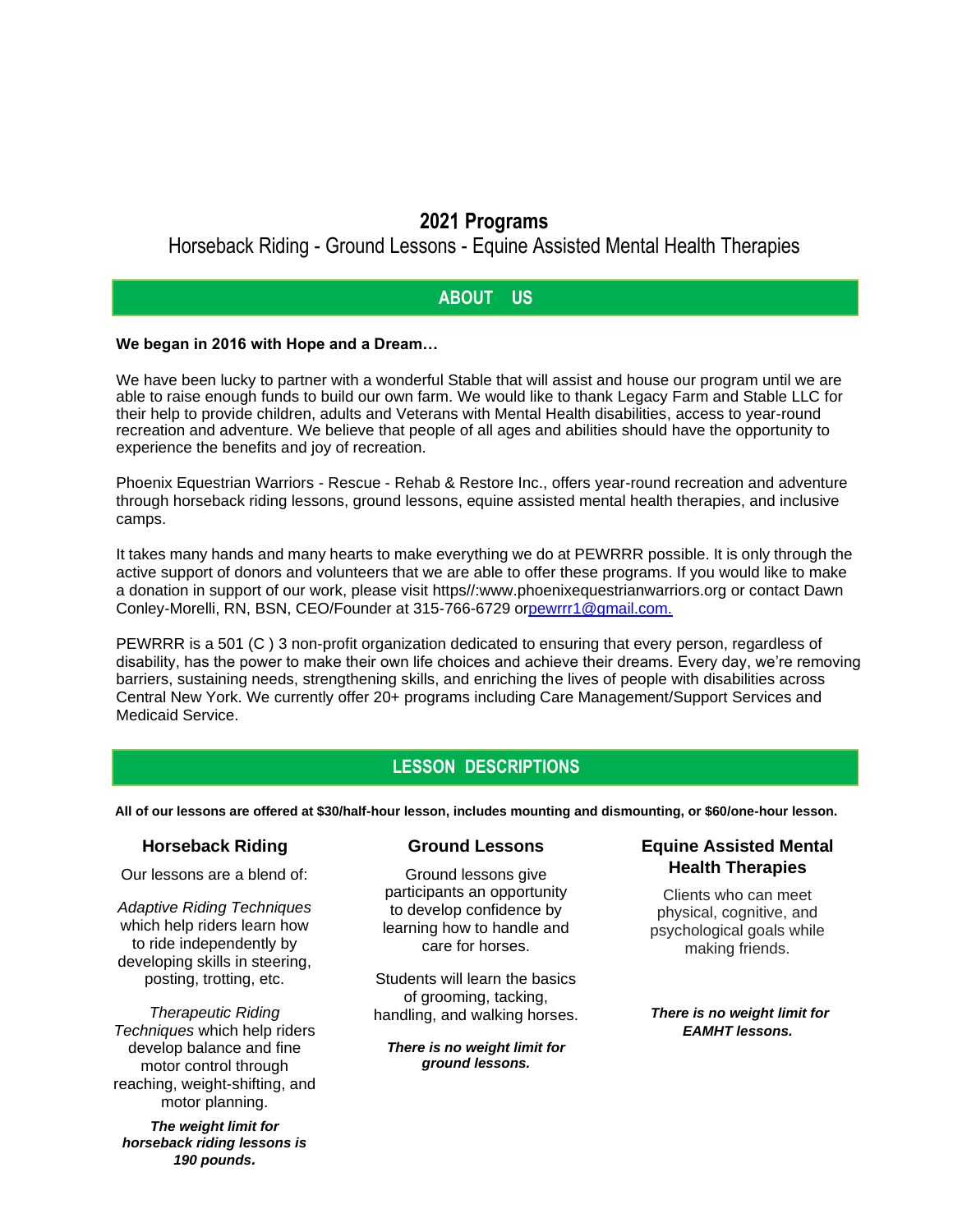## **202**1 **Rider Application Riding Lessons - Ground Lessons - Equine Assisted Mental Health Therapies**

|                                                                                |            | <b>RIDER INFORMATION</b> |                      |             |  |  |  |
|--------------------------------------------------------------------------------|------------|--------------------------|----------------------|-------------|--|--|--|
| Rider Name:                                                                    |            |                          | Date:                |             |  |  |  |
| DOB:                                                                           | Age:       | Height:                  | Weight:              |             |  |  |  |
| Gender:                                                                        | Ethnicity: |                          |                      |             |  |  |  |
| <b>Street Address:</b>                                                         |            |                          |                      |             |  |  |  |
| City:                                                                          |            | State:                   | Zip:                 |             |  |  |  |
| Day Phone:                                                                     |            | Evening Phone:           | Cell Phone:          |             |  |  |  |
| Email:                                                                         |            |                          |                      |             |  |  |  |
| Parent/Legal Guardian:                                                         |            |                          | <b>Phone Number:</b> |             |  |  |  |
| Occupation:                                                                    |            | Employer:                |                      |             |  |  |  |
| Address (if different from above):                                             |            |                          |                      |             |  |  |  |
| City:                                                                          |            | State:                   | Zip:                 |             |  |  |  |
| Parent/Legal Guardian:                                                         |            |                          | <b>Phone Number:</b> |             |  |  |  |
| Occupation:                                                                    |            | Employer:                |                      |             |  |  |  |
| Address (if different from above):                                             |            |                          |                      |             |  |  |  |
| City:                                                                          |            | State:                   | Zip:                 |             |  |  |  |
| The rider is interested in:                                                    |            | Horseback Riding         | Ground Lessons       | <b>EAAT</b> |  |  |  |
| How did you hear about Phoenix Equestrian Warriors, Rescue, Rehab and Restore? |            |                          |                      |             |  |  |  |

## **HEALTH HISTORY**

| <b>Disability</b>          |  |
|----------------------------|--|
| <b>Primary Disability:</b> |  |
| Secondary Disability:      |  |

| Communication                                                     |  |
|-------------------------------------------------------------------|--|
| Does the rider need assistance with communication?                |  |
| Does the rider use a communication device?                        |  |
| If the rider is non-verbal, how do they convey emotion and needs? |  |
| What is the rider's primary language?                             |  |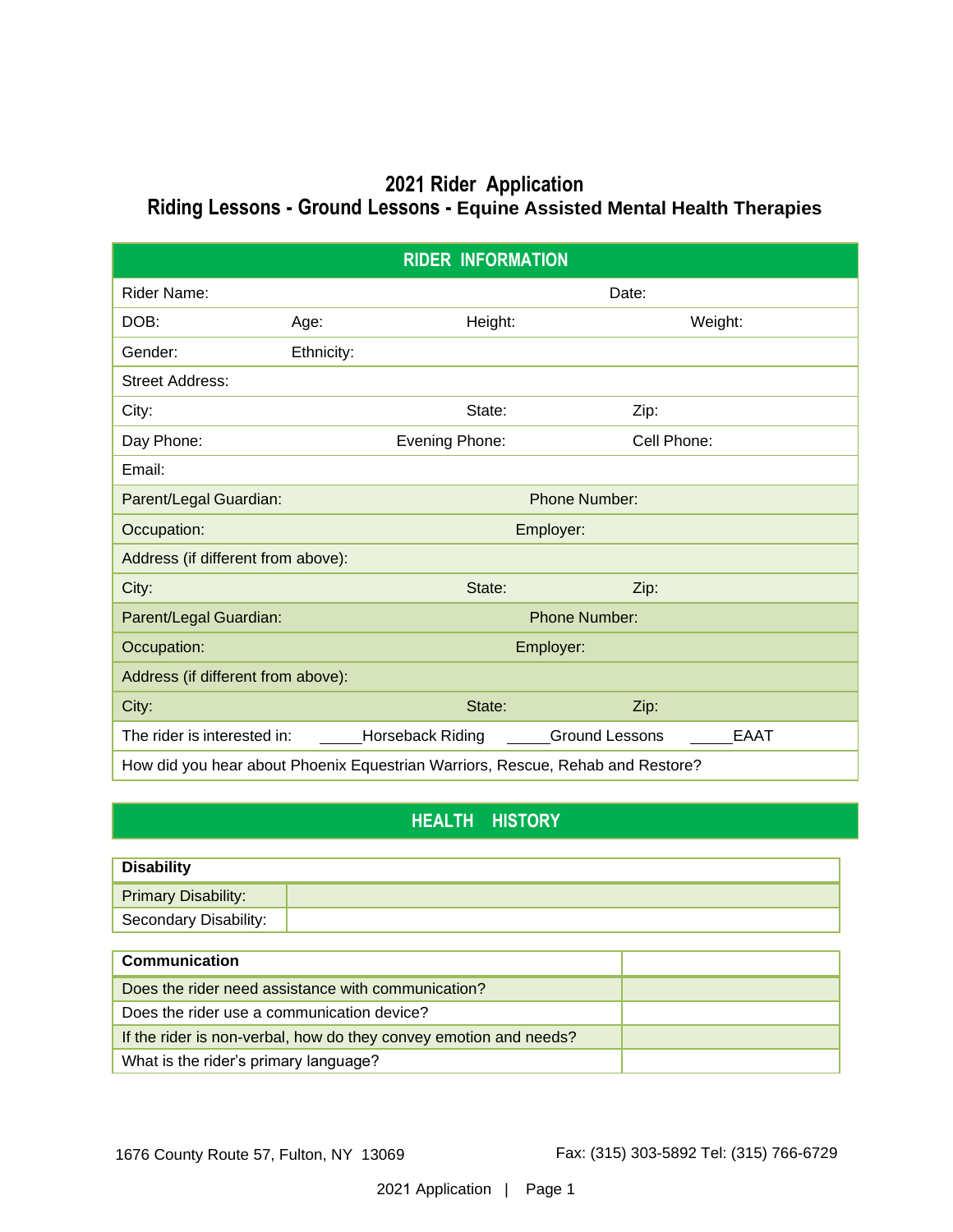| Illnesses (Please check all that apply) |  |                       |  |                     |  |                        |  |
|-----------------------------------------|--|-----------------------|--|---------------------|--|------------------------|--|
| Asthma                                  |  | <b>Diabetes</b>       |  | <b>Heart Murmur</b> |  | <b>Mumps</b>           |  |
| <b>Blood Disorder</b>                   |  | Fainting              |  | Hepatitis           |  | <b>Rheumatic Fever</b> |  |
| <b>Chicken Pox</b>                      |  | <b>German Measles</b> |  | <b>Measles</b>      |  | Seizure Disorder       |  |

## **Seizures**

| Type of Seizure Disorder:                   | Date of Last Seizure: |
|---------------------------------------------|-----------------------|
|                                             |                       |
| Please describe how seizures present:       |                       |
| How are seizures handled?                   |                       |
| How does the rider present after a seizure? |                       |

| <b>Functional Status</b> | Independent | Some Assistance | Dependent |
|--------------------------|-------------|-----------------|-----------|
| <b>Dressing</b>          |             |                 |           |
| Feeding                  |             |                 |           |
| <b>Sitting</b>           |             |                 |           |
| Standing                 |             |                 |           |
| <b>Toileting</b>         |             |                 |           |
| Walking                  |             |                 |           |
| Wheelchair               |             |                 |           |

| General                                                  | Yes | No. | Comments         |
|----------------------------------------------------------|-----|-----|------------------|
| Has the rider had any operations<br>or serious injuries? |     |     |                  |
| Is the rider under medical care for<br>any reason?       |     |     |                  |
|                                                          |     |     | Type:            |
| Does the rider have Scoliosis?                           |     |     | Degree of Curve: |
|                                                          |     |     | Fusion/Rod?      |
| Are there any special precautions<br>we should take?     |     |     |                  |

| <b>Allergies</b>           | Yes | No | Comments |
|----------------------------|-----|----|----------|
| Foods                      |     |    |          |
| Hay Fever                  |     |    |          |
| <b>Insect Bites/Stings</b> |     |    |          |
| Poison Ivy                 |     |    |          |
| <b>Prescription Drugs</b>  |     |    |          |
| Other                      |     |    |          |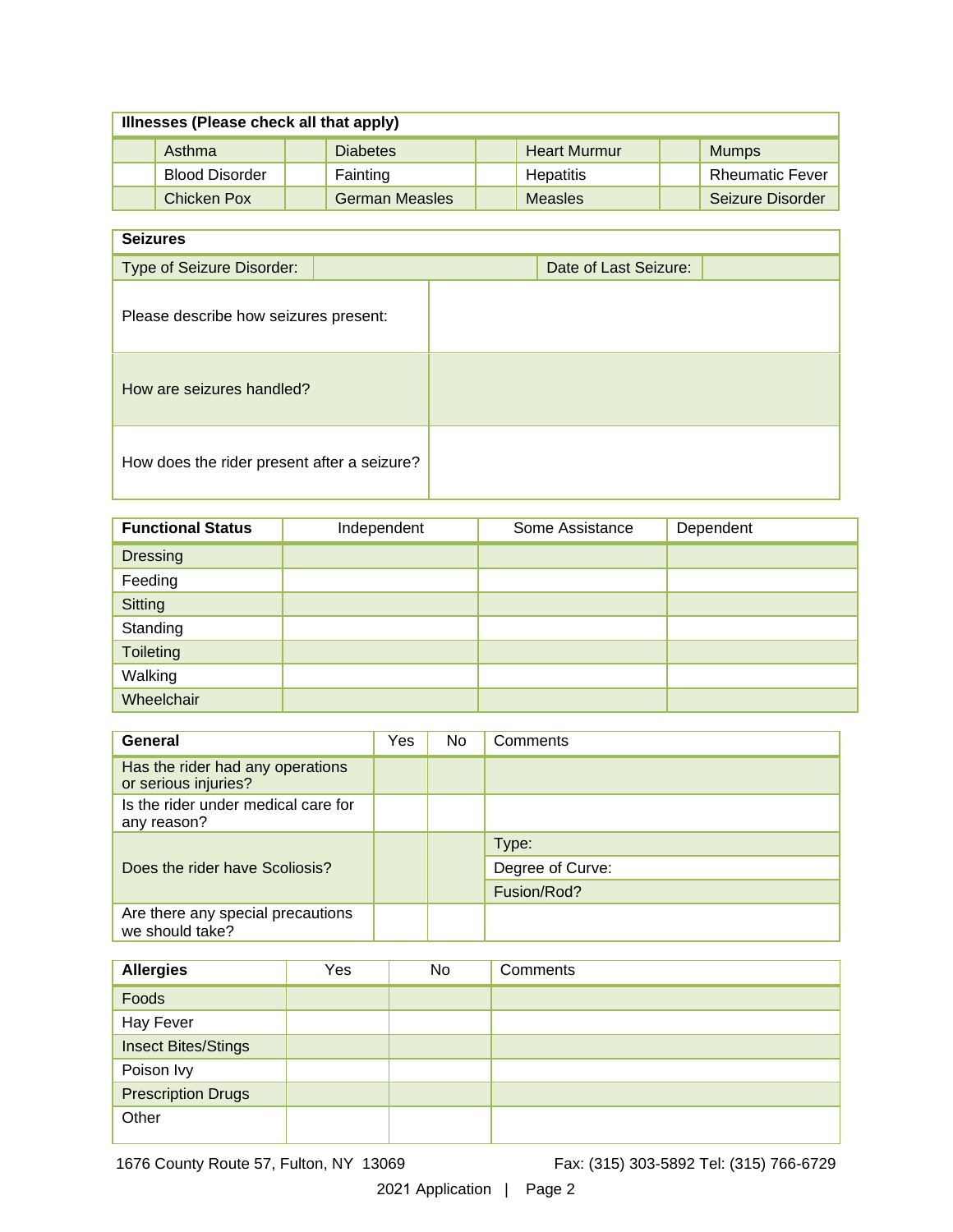| Does the rider have an inhaler/medication for<br>allergies? |                            |                |  | Yes             | <b>No</b> |  |  |
|-------------------------------------------------------------|----------------------------|----------------|--|-----------------|-----------|--|--|
|                                                             |                            |                |  |                 |           |  |  |
| $M$ ohility                                                 | $V_{\mathbf{a}\mathbf{a}}$ | N <sub>a</sub> |  | <b>Commonto</b> |           |  |  |

| <b>Mobility</b>          | <b>Yes</b> | No | <b>Comments</b> |
|--------------------------|------------|----|-----------------|
| <b>Assistive Devices</b> |            |    | $Type(s)$ :     |
| Independent Ambulation   |            |    |                 |
| Wheelchair               |            |    |                 |

#### **Please indicate current or past problems in the following areas:**

|                         | Yes | No | Comments |
|-------------------------|-----|----|----------|
| Behavioral              |     |    |          |
| Bone/Joint              |     |    |          |
| <b>Breathing</b>        |     |    |          |
| Circulation             |     |    |          |
| Cognitive/Thinking      |     |    |          |
| Digestion               |     |    |          |
| Elimination             |     |    |          |
| Emotional               |     |    |          |
| Heart                   |     |    |          |
| Muscular                |     |    |          |
| Pain                    |     |    |          |
| Sensation               |     |    |          |
| Vision                  |     |    |          |
| Other (please specify): |     |    |          |

## **Please list all medications taken and for what purpose:**

| Medication | Taken For: |
|------------|------------|
|            |            |
|            |            |
|            |            |
|            |            |
|            |            |
|            |            |

\*There is a rider weight limit of 190 pounds. For riders who exceed the weight limit, we can offer cart driving and other activities.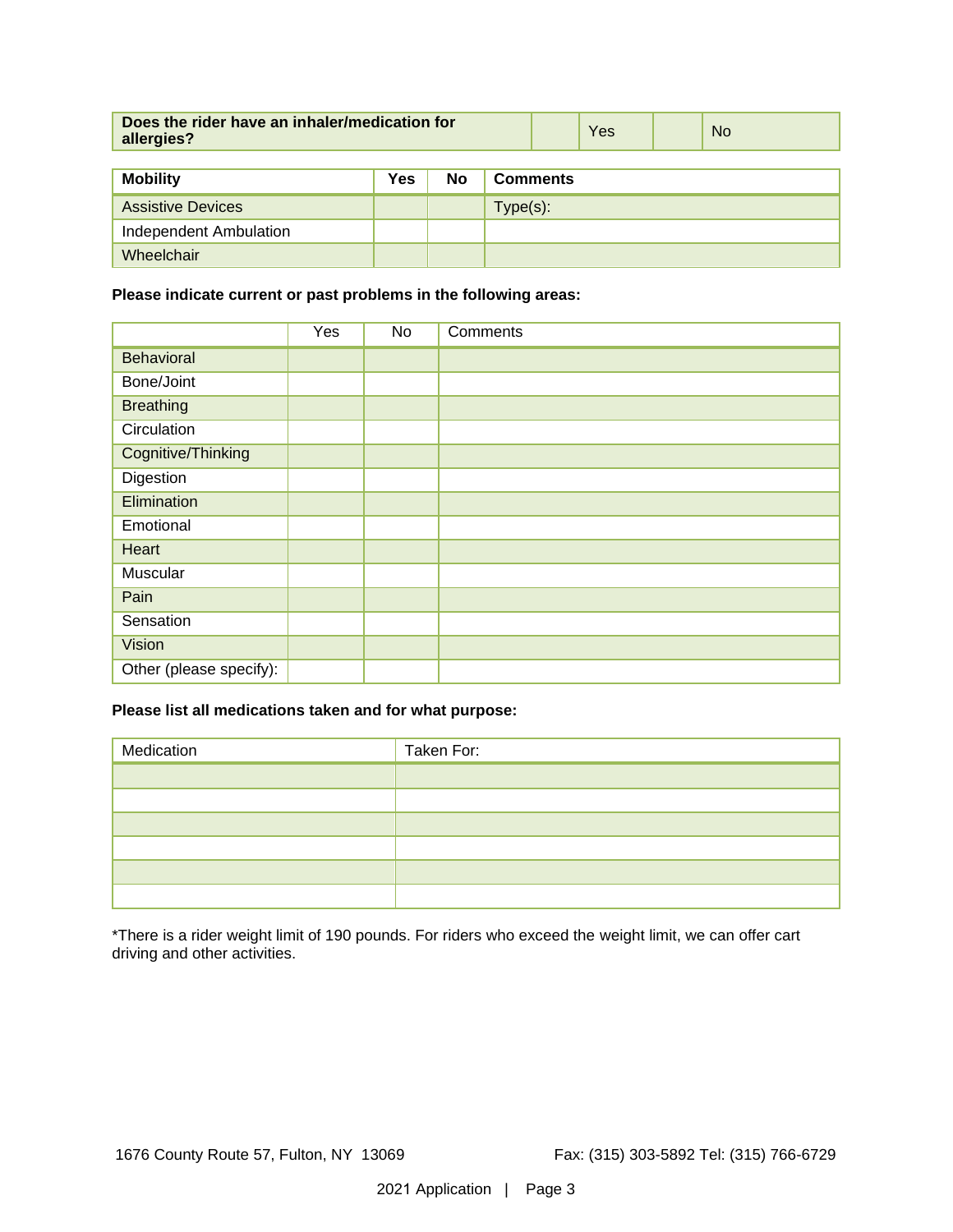#### **PERSONAL INFORMATION**

**Please let us know about the rider! We incorporate this information into riding lessons.**

Social (grade completed, siblings, fears/concerns, etc.)

Interests (games, hobbies, TV shows, songs, etc.)

Goals from Riding

Sensory Integration (difficulty with touch, wearing hats/helmets, etc.)

Additional Comments (other information that would be helpful for staff to meet the needs of the rider):

1676 County Route 57, Fulton, NY 13069 Fax: (315) 303-5892 Tel: (315) 766-6729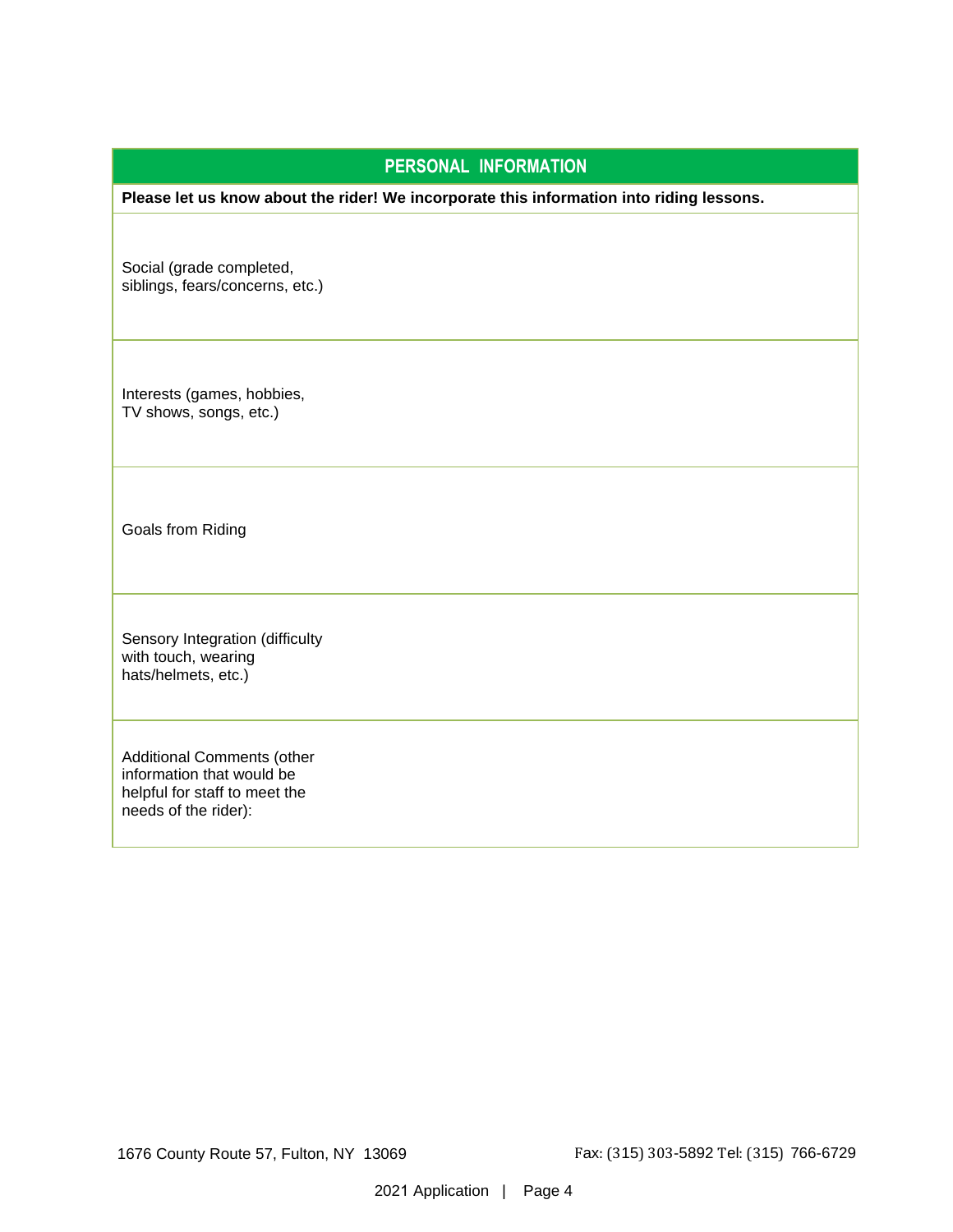## **Rider Lesson Availability**

Horseback Riding - Ground Lessons – Equine Assisted Mental Health **Therapies** 

Please indicate on the chart below all of the times the rider would be available for lessons.

|                                            | Mon. | Tue. | Wed. | Thurs. | Fri. | Sat. |
|--------------------------------------------|------|------|------|--------|------|------|
| <b>Morning</b><br>9:15 AM<br>to<br>1:15 PM |      |      |      |        |      |      |
| Mid-Day<br>$2:00$ PM<br>to<br>4:00 PM      |      |      |      |        |      |      |
| <b>Evening</b><br>4:00 PM<br>to<br>7:00 PM |      |      |      |        |      |      |

**Riders who start lessons on the first week of February will be scheduled first**. All other riders will be scheduled on a first-come, firstserved basis. Rider applications must be received prior to scheduling. Lesson slots from last year are not guaranteed so if you would like to maintain your lesson time, please submit your application.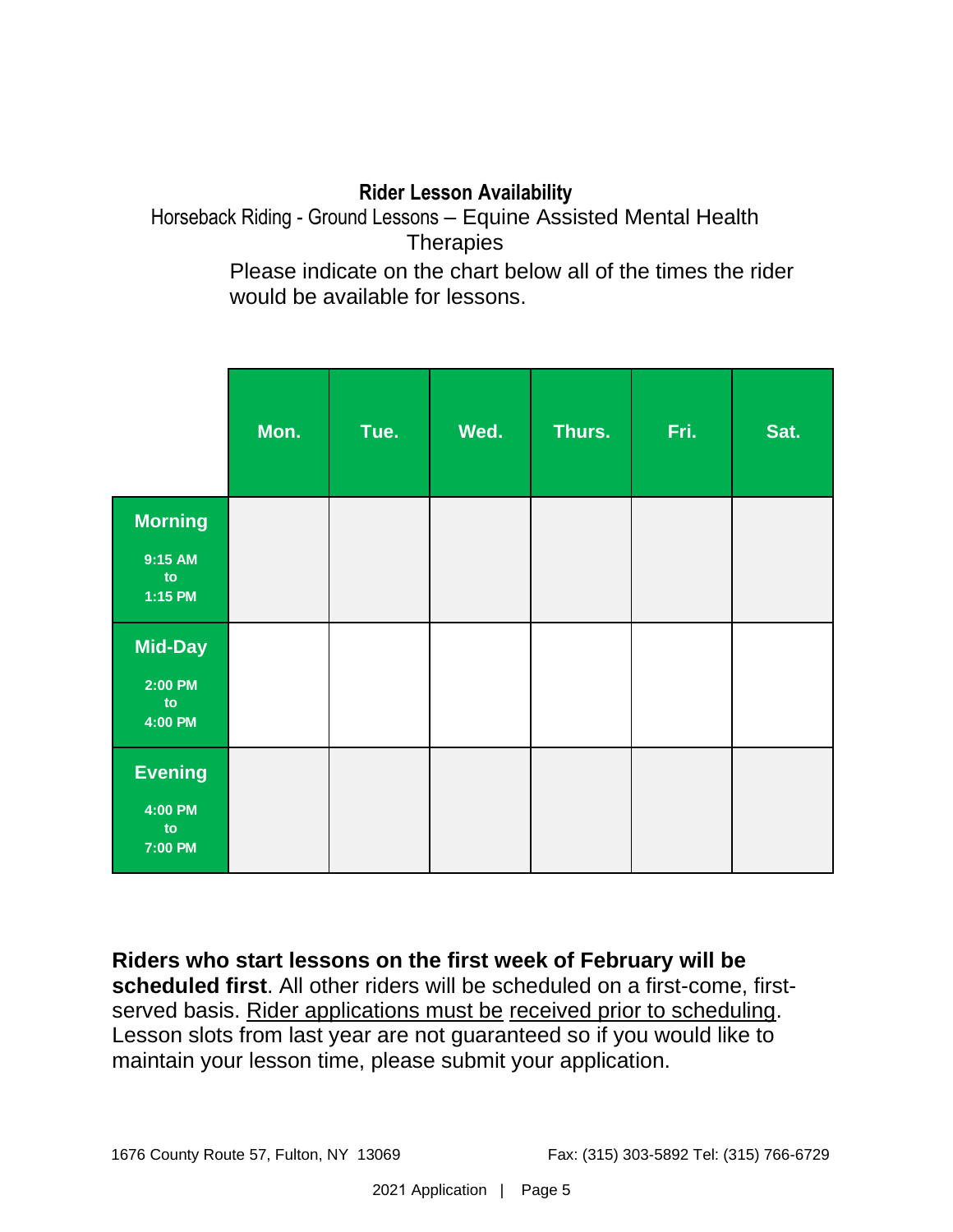### **Policies**

Horseback Riding - Ground Lessons - Equine Assisted Mental Health Therapies

#### **Payment Policy**: **ALL BOOKED LESSONS NEED TO BE PAID IN ADVANCE OR DAY OF LESSON.**

When applicable: In the event that we are unable to collect from your designated agency, you are responsible for the remaining balance. **Initial**

**Self Pay/Agency Pay** – In the event funding by either method changes, PEWRRR must be notified immediately by the rider/parent/guardian**. Initial**

**Cancellation Policy: PEWRRR REQUIRES 24-HOUR CANCELLATIONS FOR ALL LESSONS. TO CANCEL LESSONS YOU MUST TEXT - Dawn Conley-Morelli at #315-766-6729. FAILURE TO DO SO WITHIN 24 HOURS OF SCHEDULED LESSON WILL RESULT IN A NO SHOW/NO CALL LESSON CHARGE.** After two missed no show lessons, the rider's spot will be given to another rider. After three timely cancellations the rider's spot may be given to another rider**. Initial**

**Scheduled Absences:** If you know dates in advance where the rider will need to miss lessons (vacation, doctor appts, etc) YOU MUST STATE IN WRITING by mail, email: [pewrrr1@gmail.com](mailto:pewrrr1@gmail.com) or text (315) 766-6729 **Initial\_\_\_\_**

**Late Policy:** It is important for riders to arrive 15 minutes PRIOR to the scheduled lesson. If a rider is more than 15 minutes late to a lesson, PEWRRR cannot guarantee he/she will be able to ride. Horses will be un-tacked and staff will be released 15 minutes after the schedule start time of the class, and the rider will be charged the full lesson fee. If a PEWRRR instructor is running late, your full lesson time will be granted**. Initial**

**Helmet Policy:** When near/on horses, riders must wear STM-SEI-approved riding helmets. Helmets are available for use at PEWRRR. The instructor will fit the rider with the proper helmet. Riders may also choose to purchase their own helmets with a 10% discount through Hope Hill Tack Shop. Bike and ski helmets are not acceptable**. Initial**

**Clothing Requirements:** Please dress the rider in jeans, stretch pants, or capris. Riders MUST wear closed toe shoes (preferably with a heel). Please no wind pants. Family members assisting in riding must wear closed toe shoes for safety. We ride outside as much as possible so the rider may want sunscreen or sunglasses. In cold weather, riders may wear boots (preferably with a heel), mittens/gloves, and hats without pompoms. Please ensure that all shoes are secure to the rider's feet so that they do not fall off while riding**. Initial**

**Bad Weather:** In the event of dangerous or threatening weather, lessons may be cancelled at no charge. PEWRRR will call the rider if lessons are cancelled**. Initial**

**Siblings:** If siblings are in attendance with parents and/or caregivers during the rider's class, parents are responsible for the direct supervision of these children at all times. Noises and lots of activity can distract horses and other students**. Initial**

**Weight Limit:** The rider weight limit is 190 pounds. For riders who exceed the weight limit, we can offer ground lessons and other activities**. Initial**

**Safety:** PEWRRR reserves the right at any time to refuse any rider we cannot safely accommodate. By signing below, you are acknowledging that you have read and understand all of our policies and procedures here at PEWRRR. **Initial**

Rider Name:

| Signature:                         |  |
|------------------------------------|--|
| (Rider, parent, or legal guardian) |  |
|                                    |  |

1676 County Route 57, Fulton, NY 13069 Fax: (315) 303-5892 Tel: (315) 766-6729

2021 Application | Page 6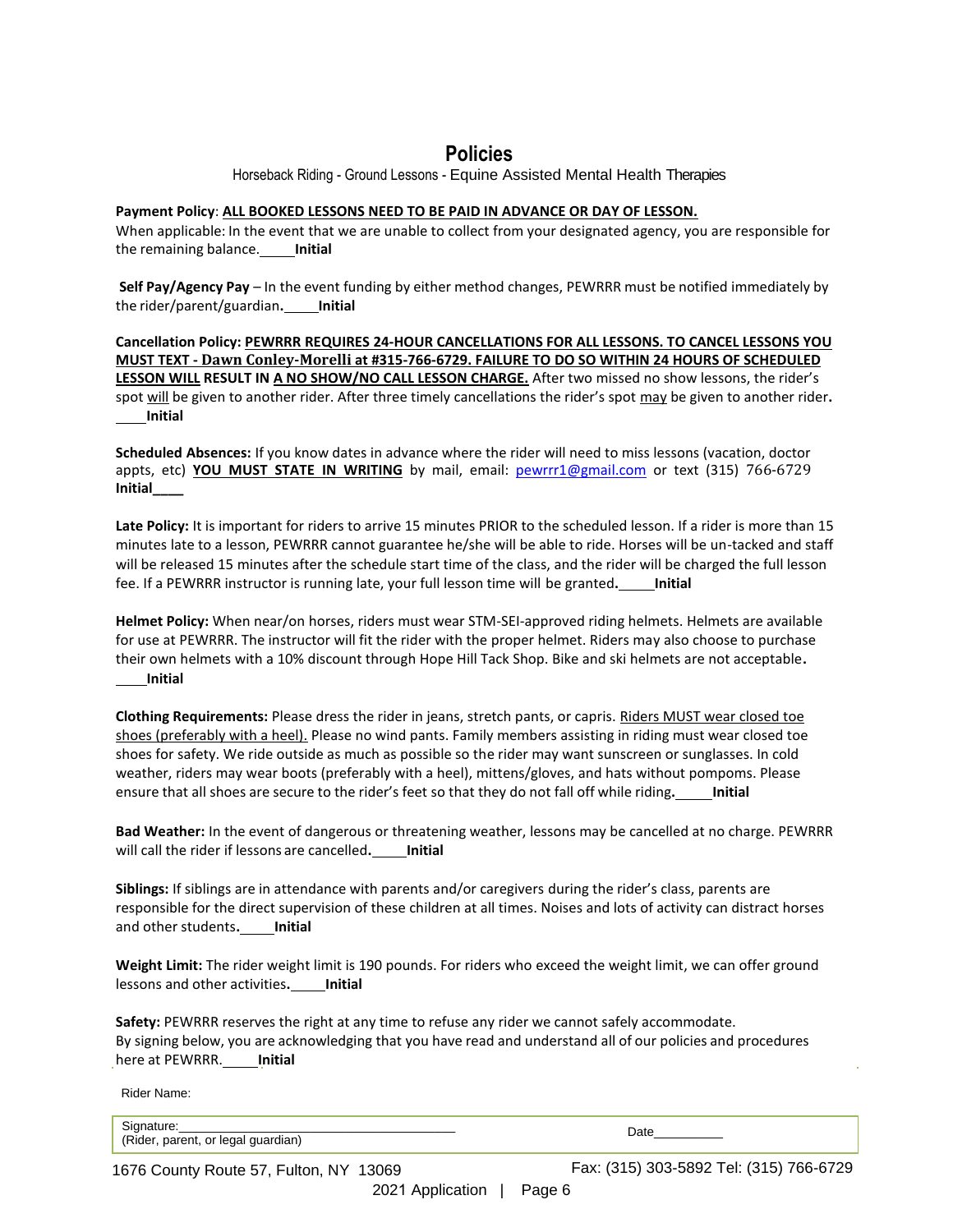## **Liability & Photo Release**

Horseback Riding - Ground Lessons - Equine Assisted Mental Health Therapies

**Liability Release:** I would like to participate in the PEWRRR program. I acknowledge the risks and potential risks that I/my son/my daughter/client is taking, but feel that the potential benefits outweigh the risks assumed. I hereby, intending to be legally committed for myself, my heirs, and assignees, executors and administrators, waive and release forever all claims for damages against PEWRRR, Phoenix Equestrian Warriors, Rescue, Rehab & Restore Inc., its Board of Directors, volunteers, and employees for any and all injuries and/or losses that I/my son/my daughter/client may sustain while a rider in the PEWRRR program. To my knowledge there is no reason why I/this person cannot participate in supervised equestrian activities.

| Rider Name:                                         |       |
|-----------------------------------------------------|-------|
| Signature:<br>(Rider, parent,<br>or legal guardian) | Date: |

**Photo Release:** I authorize Phoenix Equestrian Warriors, Rescue, Rehab & Restore Inc.,- the use and reproduction of any and all photographs and any other audio/visual materials taken of me for promotional material, educational activities, exhibitions or for any other uses for the benefit of the program.

| I Consent                                           | I Do Not Consent<br>$\Box$ |       |
|-----------------------------------------------------|----------------------------|-------|
| Rider Name:                                         |                            |       |
| Signature:<br>(Rider, parent,<br>or legal guardian) |                            | Date: |
|                                                     |                            |       |
|                                                     |                            |       |
|                                                     |                            |       |

1676 County Route 57, Fulton, NY 13069 Fax: (315) 303-5892 Tel: (315) 766-6729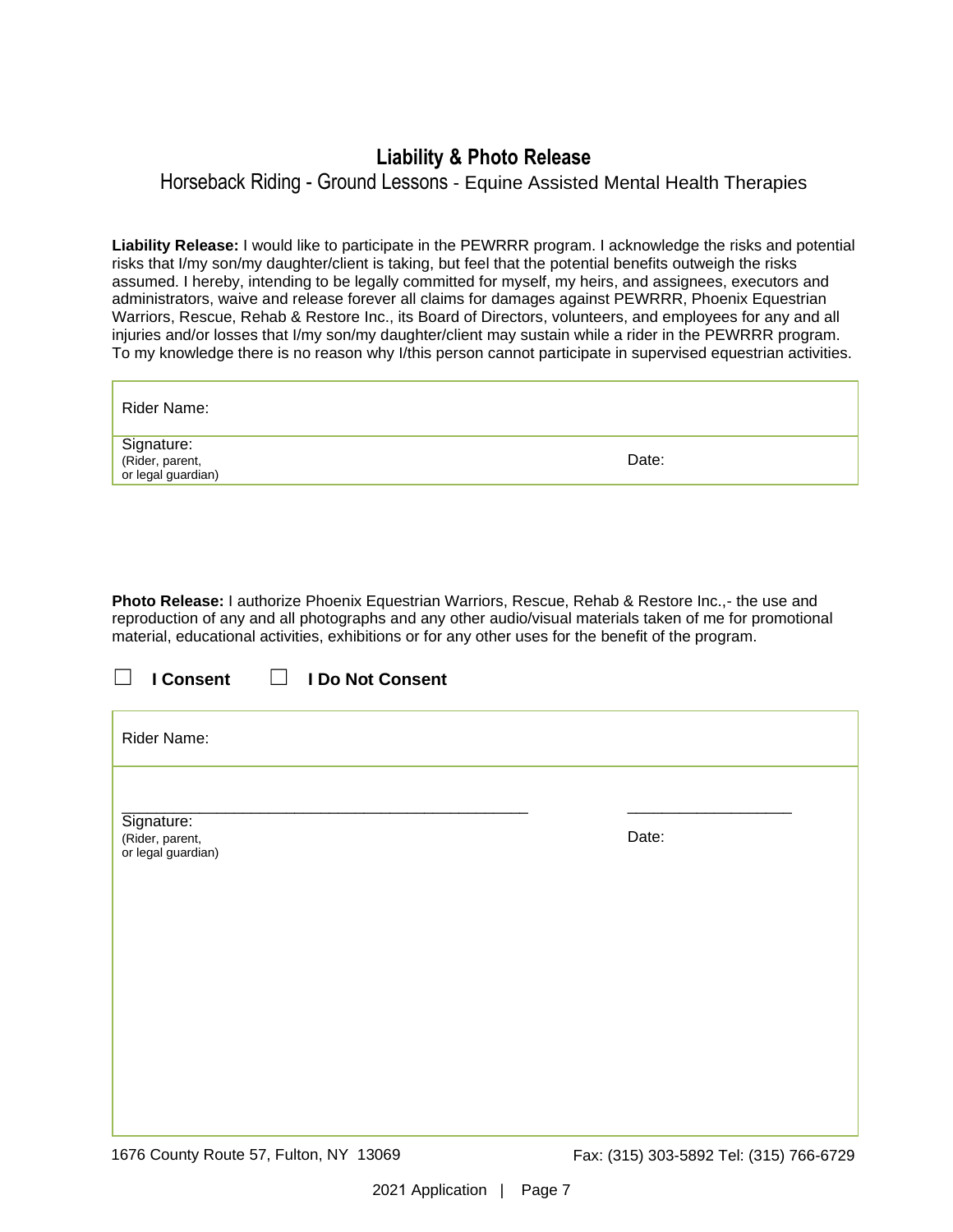## **Authorization for Emergency Medical Treatment**

Horseback Riding - Ground Lessons - Equine Assisted Mental Health Therapies

In the event emergency medical aid/treatment is required due to illness or injury during the process of receiving services, or, while being on the property of the agency, I authorize PEWRRR to:

- 1. Secure and retain medical treatment and transportation if needed
- 2. Release rider records upon request to the authorized individual or agency involved in the medical treatment.

| Rider Name: | Phone: |
|-------------|--------|
| Address:    |        |

In the event I cannot be reached:

| Contact #1:   | Phone: |
|---------------|--------|
| Relationship: |        |
|               |        |
| Contact #2:   | Phone: |
| Relationship: |        |

| Physician's Name:                  | Phone:    |
|------------------------------------|-----------|
| <b>Preferred Medical Facility:</b> |           |
| Health Insurance Company:          | Policy #: |

**Consent Plan:**

☐ **I Consent** ☐ **I Do Not Consent**

This authorization includes x-ray, surgery, hospitalization, medication, and any treatment procedure deemed "life-saving" by the physician. This provision will only be invoked if the person below is unable to be reached.

| Print Name:   | Phone: |
|---------------|--------|
| Signature:    | Date:  |
| Address:      |        |
| Relationship: |        |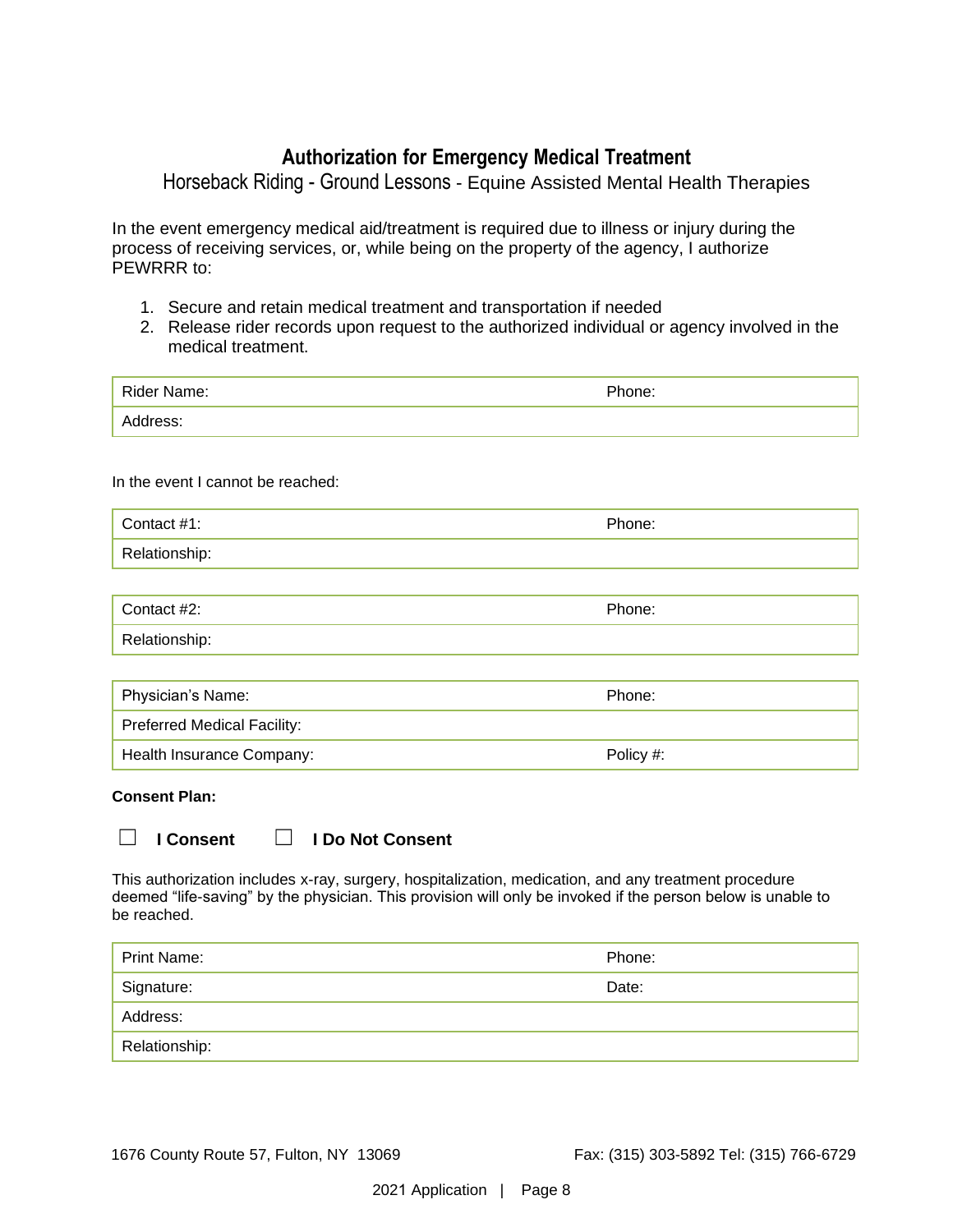## **Payment Form**

Horseback Riding - Ground Lessons - Equine Assisted Mental Health Therapies

#### ☐ **Self-pay**

| Contact:                | Phone: |      |
|-------------------------|--------|------|
| <b>Billing Address:</b> |        |      |
| City:                   | State: | Zip: |
| Signature:              |        |      |

□ **Pay through Agency** (By checking this box, the information below must be completed in full or application will be returned.)

#### *Please attach supporting documentation from the agency authorizing payment and quantity of lessons provided.*

| <b>Primary Agency</b>              |                      |                        |        |      |  |
|------------------------------------|----------------------|------------------------|--------|------|--|
| Agency Name:                       |                      | # of Lessons Provided: |        |      |  |
|                                    | Service Coordinator: |                        | Phone: |      |  |
| Email:                             |                      |                        |        | Fax: |  |
| <b>CSS Broker</b> (if applicable): |                      | Phone:                 |        |      |  |
| Email:                             |                      |                        |        | Fax: |  |
| Signature:                         |                      |                        |        |      |  |

| <b>Secondary Agency</b>     |  |                        |      |        |  |  |
|-----------------------------|--|------------------------|------|--------|--|--|
| <b>Agency Name:</b>         |  | # of Lessons Provided: |      |        |  |  |
| Service Coordinator:        |  |                        |      | Phone: |  |  |
| Email:                      |  |                        |      | Fax:   |  |  |
| CSS Broker (if applicable): |  | Phone:                 |      |        |  |  |
| Email:                      |  |                        | Fax: |        |  |  |
| Signature:                  |  |                        |      |        |  |  |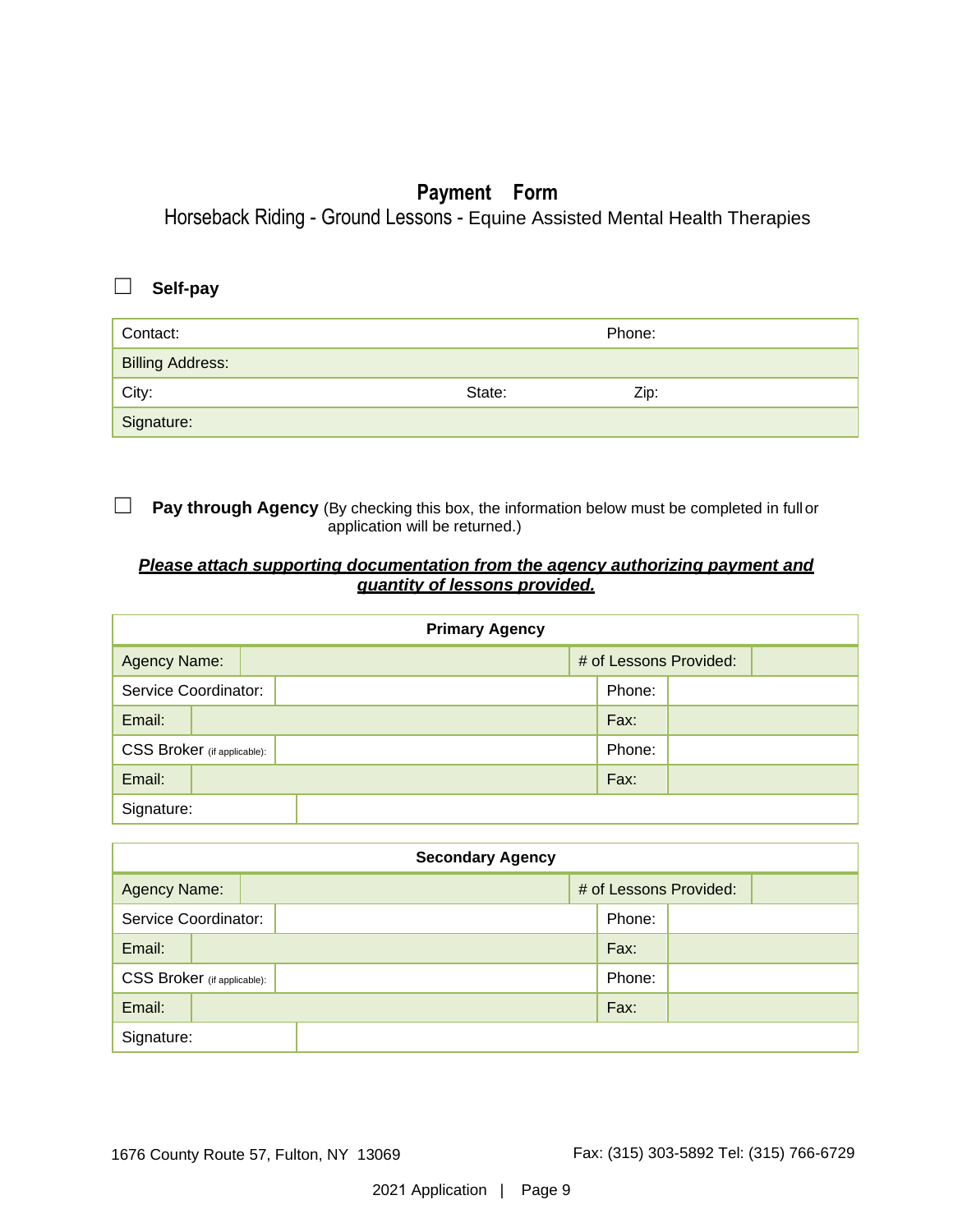## **Physician Form** Horseback Riding - Ground Lessons - Equine Assisted Mental Health Therapies

Dear Physician:

Your patient, The state of the state in participating in supervised equestrian activities through Phoenix Equestrian Warriors, Rescue, Rehab & Restore Inc.,.

In order to safely provide this service, our operating center requests that you complete/update the attached Medical History and Physician's Statement Form. Please note that the following conditions may suggest precautions and contraindication to therapeutic horseback riding. **Therefore, when completing this form, please note whether these conditions are present, and to what degree.**

Atlantoaxial Instability **Allergies** Allergies Coxa Arthrosis **Animal Abuse Animal Abuse Animal Abuse Animal Abuse** Heterotopic Ossification **Blood Pressure Control** Myositis Ossificans Dangerous to Self/Others Osteoporosis **Fire Settings** Pathologic Fractures **Heart Conditions** Spinal Fusion/Fixation **Hemophilia** Spinal Instability/Abnormalities **Medical Instability** Medical Instability

#### **NEUROLOGICAL** PVD

Seizure **Recent Surgeries Recent Surgeries Recent Surgeries** Spina Bifida **Substance Abuse** Substance Abuse Hydromyelia

#### **OTHER**

Age-Under 4 Indwelling Catheters **Medications** Poor Endurance Skin Breakdown

Thank you very much for your assistance. If you have any questions or concerns regarding this patient's participation in therapeutic equine activities, please feel free to contact Phoenix Equestrian Warriors, Rescue, Rehab & Restore Inc. at (315) 766-6729.

Sincerely,

Dawn Conley-Morelli, RN, BSM, CCM

Phoenix Equestrian Warriors, Rescue, Rehab & Restore Inc.

1676 County Route 57, Fulton, NY 13069 Fax: (315) 303-5892 Tel: (315) 766-6729

**ORTHOPEDIC MEDICAL/PSYCOLOGICAL**

Crainial Deficits Physical/Sexual/Emotional Abuse Joint Subluxation/dislocation Exacerbation of medical conditions Migraines Hydrocephalus/Shunt **Respiratory Compromise** Respiratory Compromise Chiari II Malformation Thought Control Disorders Tethered Cord Weight Control Disorders